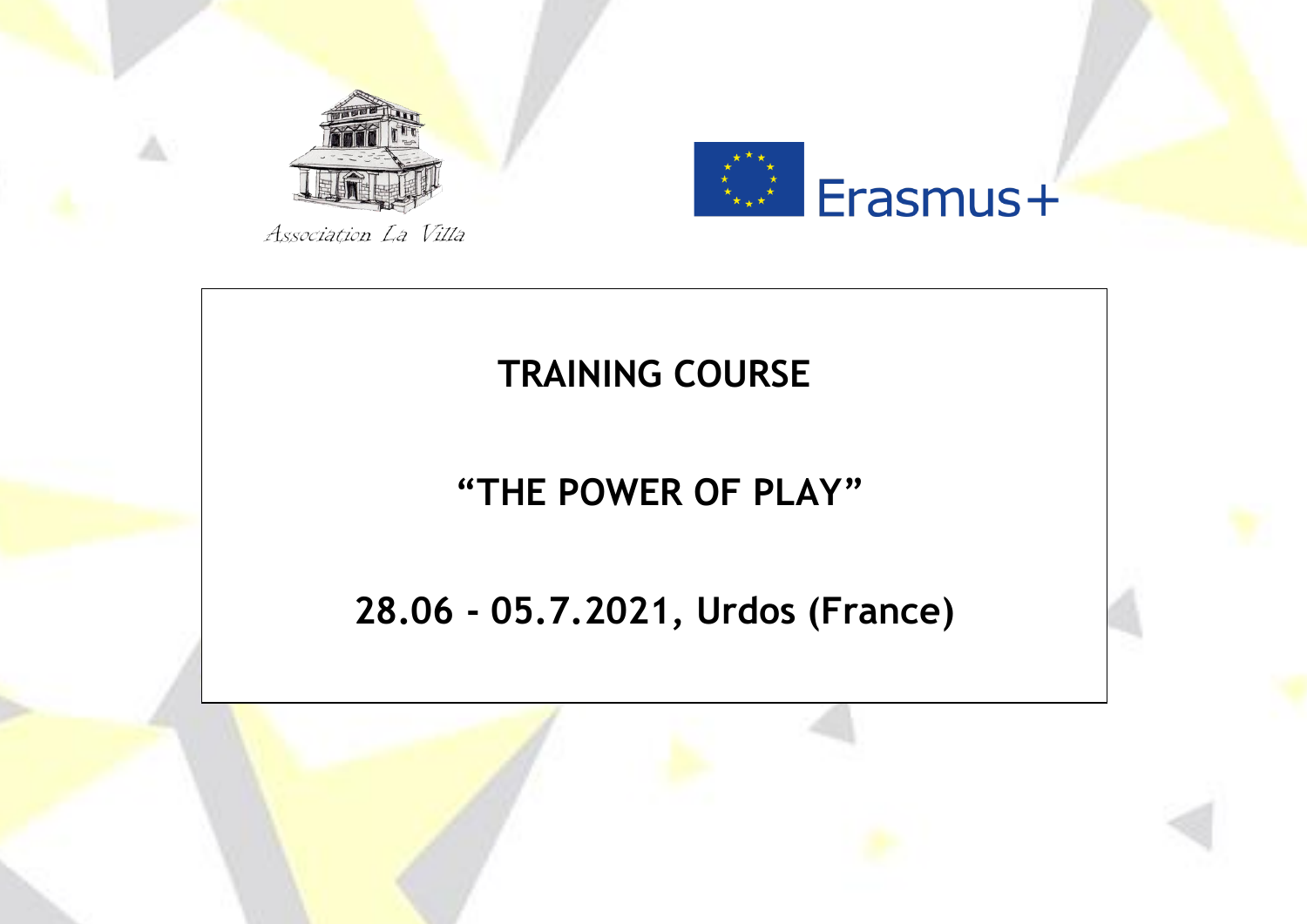## DESCRIPTION OF THE PROJECT

The training course " The power of play " is organized by Association La Villa (FR) in Urdos, France, during the period of **28.06 - 05.07.2021**, including 20 participants and 3 team members from 10 countries (France, Slovenia, Italy, Bulgaria, Latvia, Portugal, Poland, Greece, Romania, Spain).

During the 8-days training course, we will discover how the various use of social games as a method of youth work. Our main idea is that social games are appealing and fun for everybody, making it ideal as a tool for educational work with youngsters.

**Number of participants per country:** 

**2 participants per country**, keeping gender balance of one male and one female when possible.

## AIMS AND OBJECTIVES

The aim is to introduce youth workers and youngsters to positive, healthy activities that encourages co-operation and strengthen confidence, while developing co-ordination and persistence. The end result is much more than learning these skills – it also helps to improve self-esteem, build on a social capital and direct people towards positive ways of living.

The main goal of our project is to teach the participant various social games and show them how to use them in the context of non-formal education and youth work.

At the end of the training course, the participants will be equipped with knowledge how to choose, prepare and implement social games with groups. After the project, their task will be to lead at least one workshop including social games for youngsters in their country.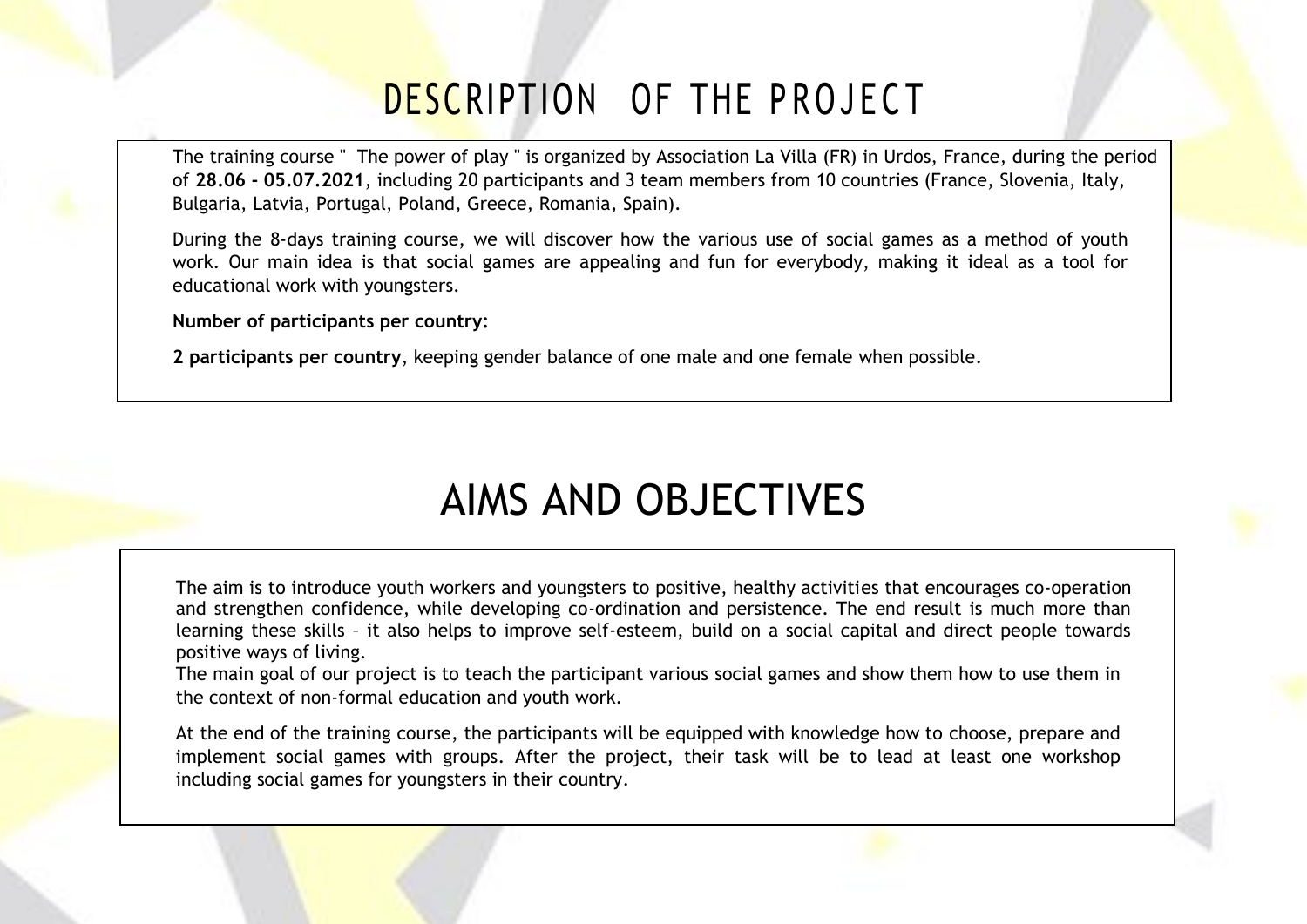# PARTICIPANT'S PROFILE





We are looking for youth workers/youth leaders who are **over the age of 18** with a good level of English, who will be willing and committed to participate actively in ALL sessions (about 8 hours a day):

- All participants **HAVE TO BE OVER 18 YEARS OLD** and **HAVE RESIDENCY IN THE SENDING COUNTRY**.

- There should be a gender balance; half of the participants should be male and half should be female.

- All participants should speak and understand English.

- Participants should already be involved in youth work or be motivated to get involved with it.

- Participants should be interested in making follow up international projects.

**Please sent us participants forms filled in latest till 07.06.2021**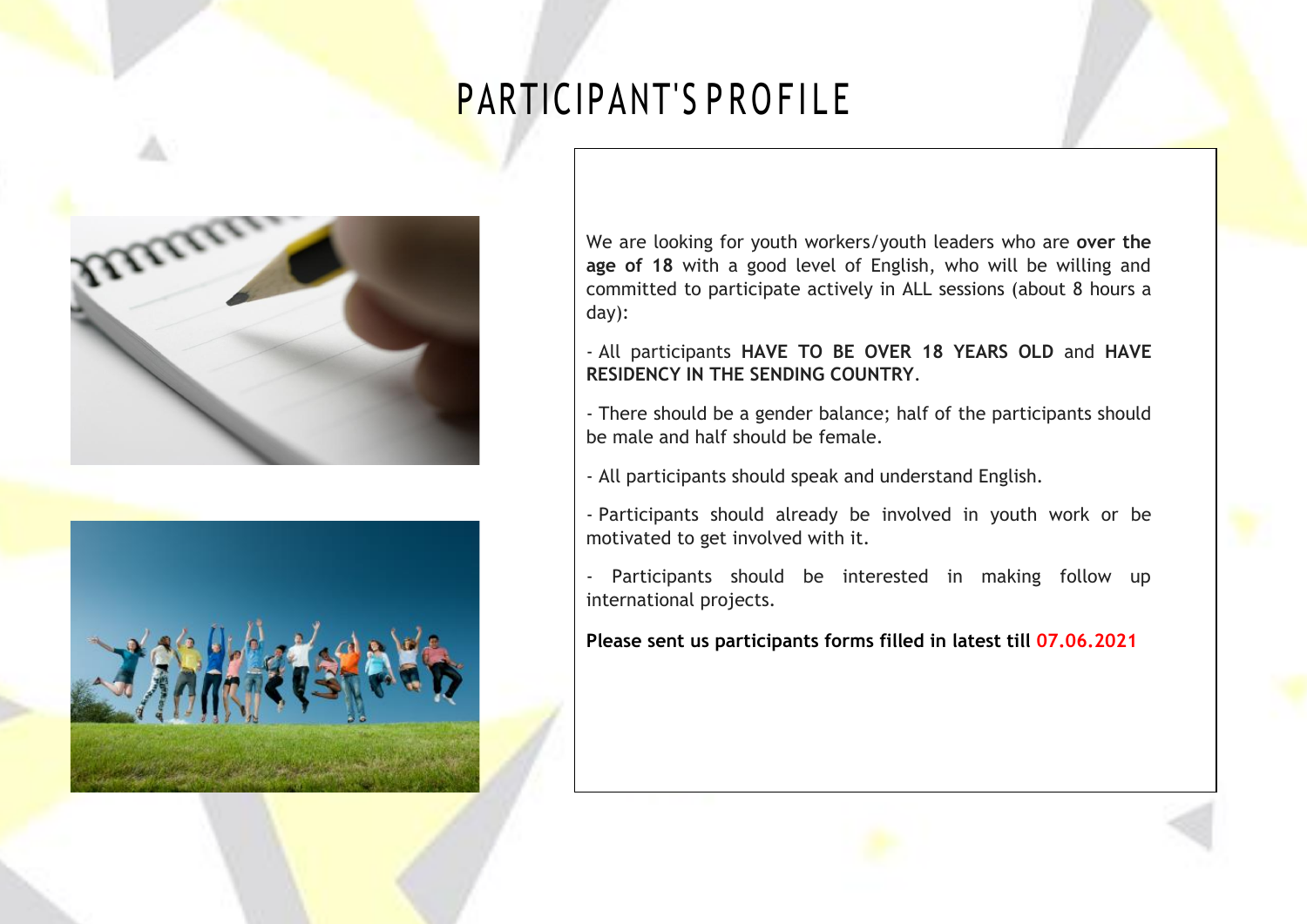## THE VENUE : URDOS (FRANCE)

The Training Course will take place in Urdos, a small mountain village situated in the south-west part of France. Our venue, le chalet Peyraneres, is located in the heart of the Pyrenees national park, high in the mountains and a few kilometer from the spanish border.

Participants will be accommodated in **4 to 6-bed rooms** at the chalet Peyraneres. **[https://somport-chalet](https://somport-chalet-peyranere.fr/)[peyranere.fr/](https://somport-chalet-peyranere.fr/)**



**Address: route du Col du Somport, 64490 Urdos, France**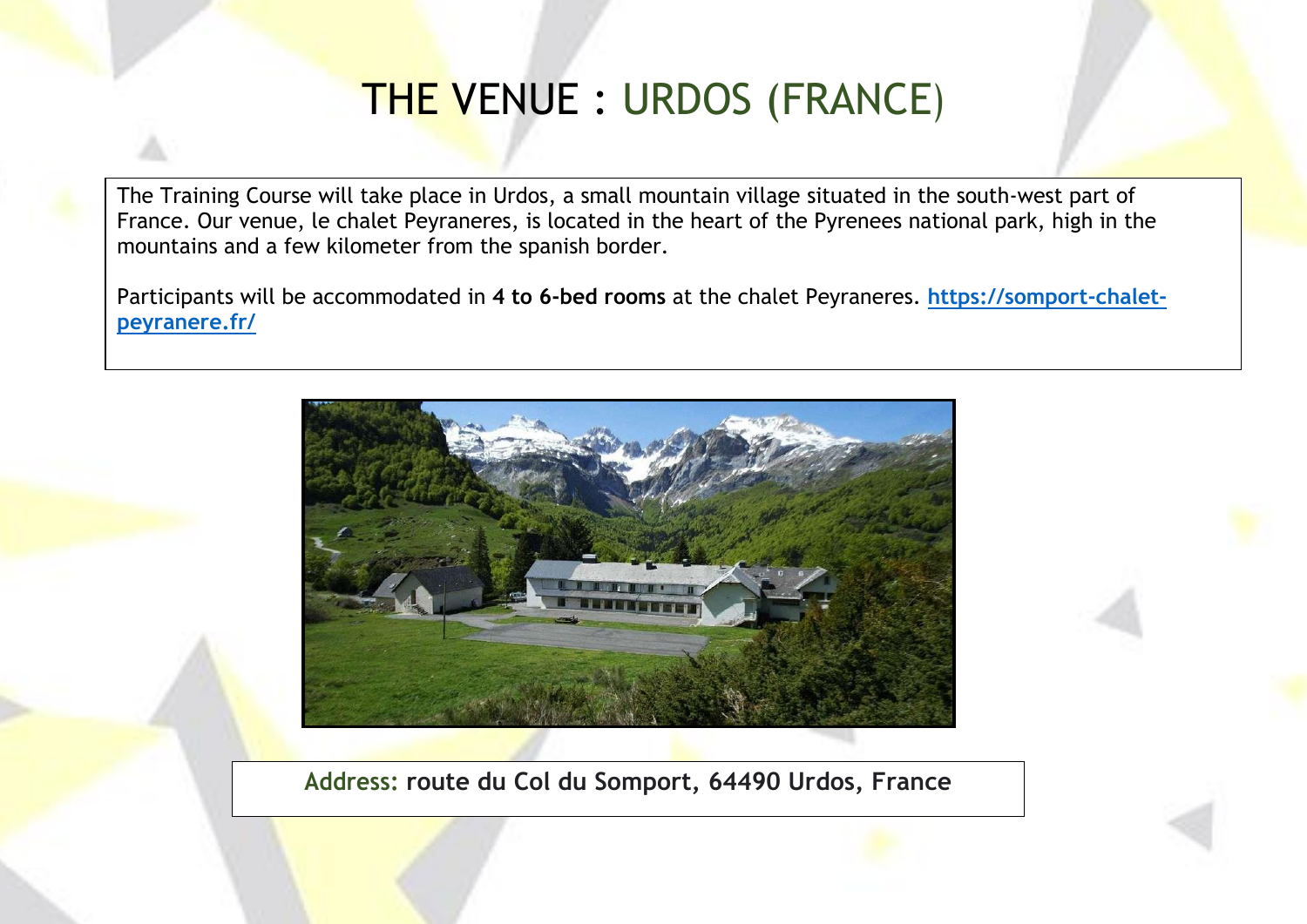# HOW TO GET THERE

### **Byplane:**

**Flying to Biarritz, San-Sebastian, Bordeaux, Hondaribia, Pau, Tarbes/Lourdes, Bilbao or Toulouse.** 

There are cheap flights from all over Europe to these airports. Check Ryanair, Volotea, Easyjet but you can also look other website like Momondo, Skyscanner, Opodo, Kayak or Expedia.

### **By bus or train**

From your country or from the airport you can get to Urdos by taking a train or a bus to the village of Bedous and we will come and pick you there.

Check the best prices and all the options on Rome2rio website.

Usually the cheapest buses are the Flixbus, Ouibus or Blablabus ones but you can find cheap Eurolines buses as well.

Do not hesitate to contact us at [lavilla64@orange.fr](mailto:lavilla64@orange.fr) for more information about the transport options

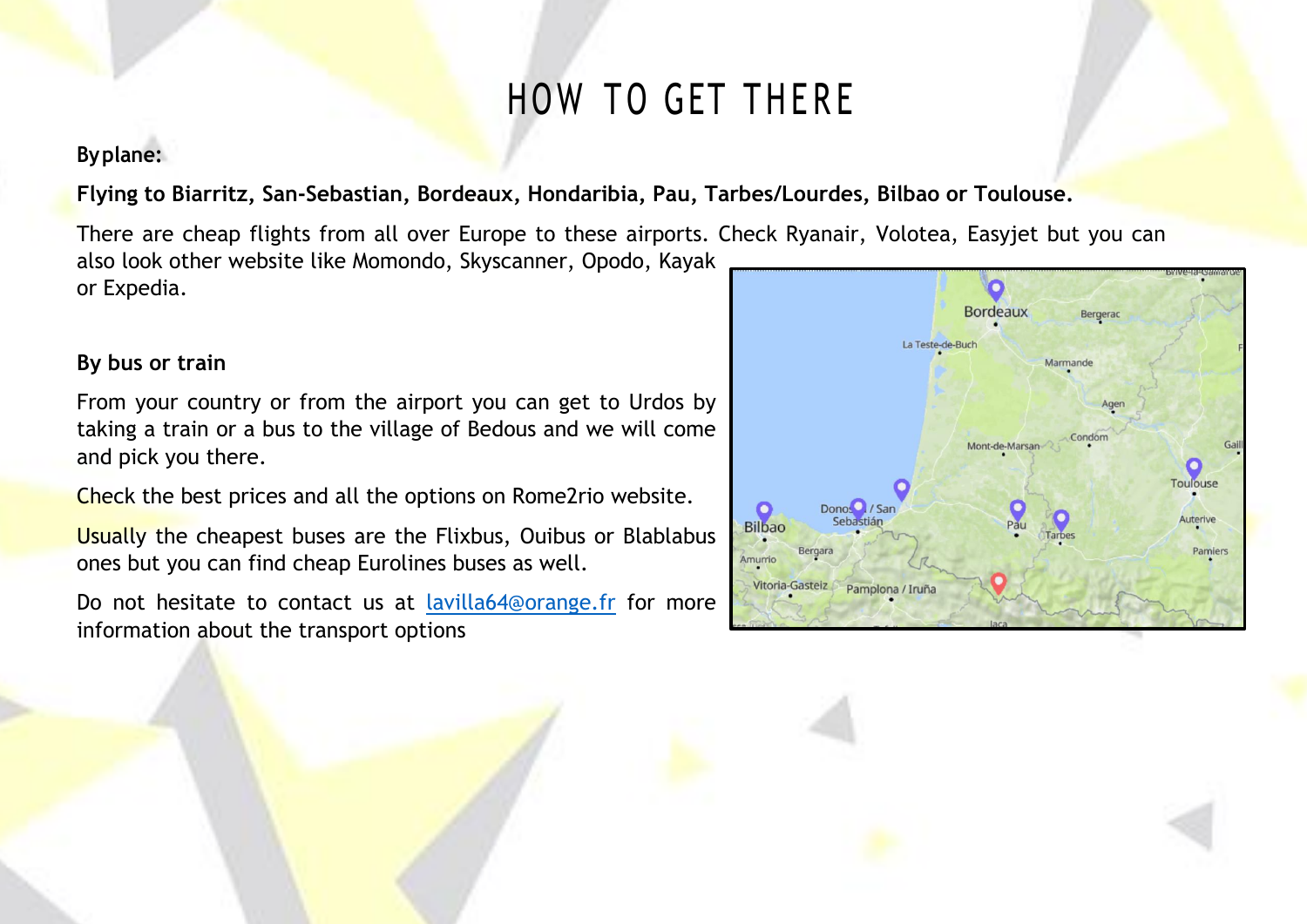### ARRIVAL AND DEPARTURE

The **arrival day is Monday, 28th of June** and the **departure day, Monday, 05th of July**. All participants have to arrive on the arrival day to the venue. If you plan to come a bit before or leave a bit after the project you have to first talk to us about that.

# TICKETS AND TRAVEL COSTS

Travel costs will be reimbursed to your organization **AFTER** the project and it might take some time (up to two months). Also, when buying the tickets, bear in mind that **there is a fixed maximum amount reimbursable for your individual trip costs.** The sum, set by the European distance calculator, is for return tickets and covers the travel costs from the participants' home to Gelos. Participants themselves will cover travel costs exceeding the maximum reimbursable amount.

| France, Spain, | Slovenia, Portugal, Poland, Italy | Greece, Latvia, Romania, Bulgaria |
|----------------|-----------------------------------|-----------------------------------|
| 180 eur        | 275 eur                           | 360 eur                           |

**IMPORTANT:** In order to reimburse you, we need all **original invoices, tickets and boarding passes** you will use during your trip. WITHOUT THESE DOCUMENTS WE WON'T BE ABLE TO REIMBURSE YOU. On all travel documents has to be written your name and surname, date of travel, from where to where was the journey, and the price. Once you book your trip, LATEST TILL 14.6.2021 please send all confirmations to [lavilla64@orange.fr](mailto:lavilla64@orange.fr)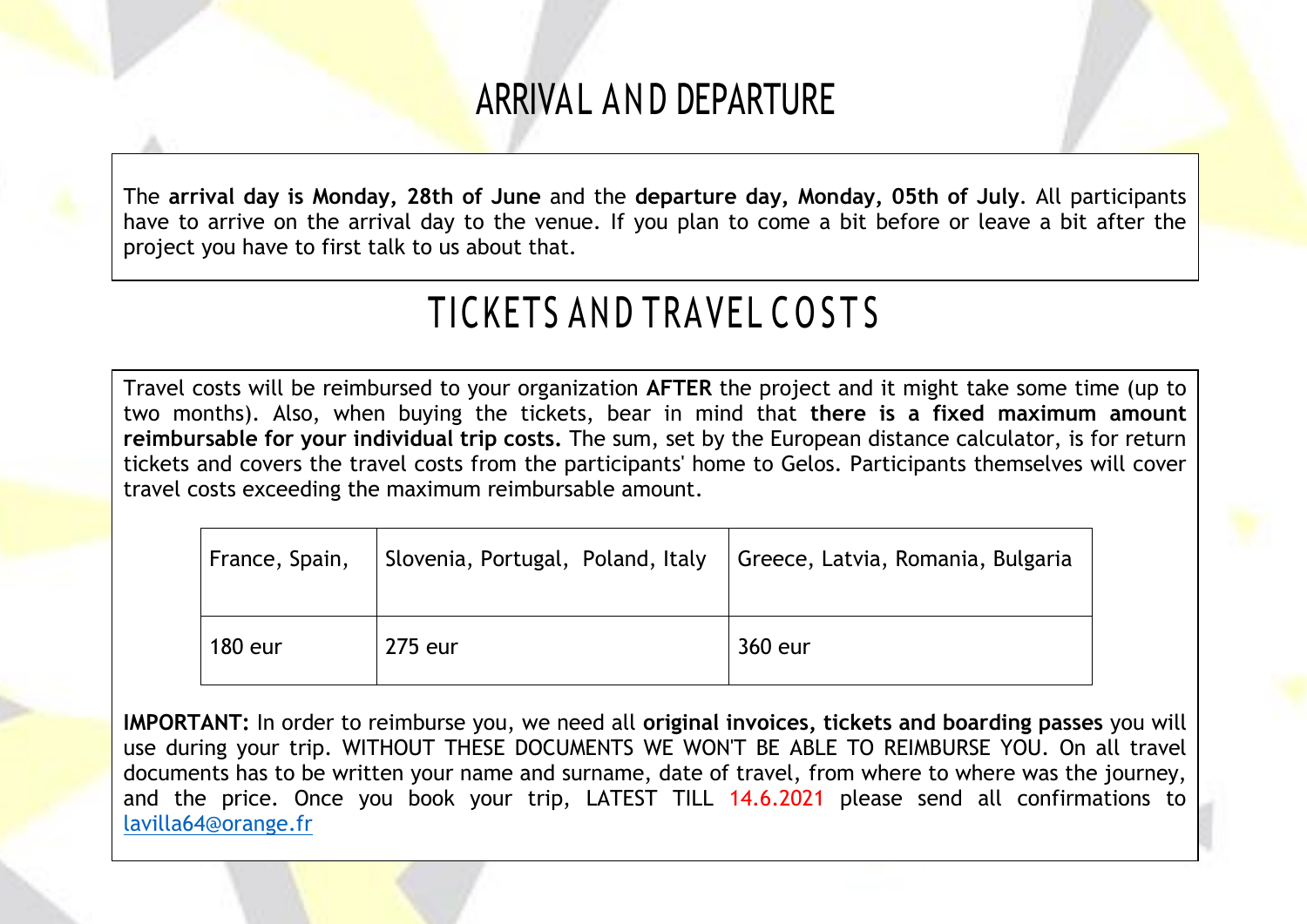## TRAVEL TIPS

To avoid misunderstandings and have an easy reimbursement process, we advise you to:

- Arrange all your travel in advance based on **economy class tickets** and plan the cheapest route possible to the project venue and back home.
- If possible travel together with participant from your country (come with the same plane, bus, train which will make our and your organization much easier).
- Taxi rides can only be refunded **in special situations and have to be discussed in advance with us.**
- Please note that car travel is not refundable.
- If you have any doubt about your travelling plans, please contact the coordinator **before booking tickets.**

*Failure to participating in a minimum of 80% of the content sessions or inappropriate behaviour might resolve in reimbursement not being given to the participant or even withdrawal from the course with a notice provided to the sending organization.*

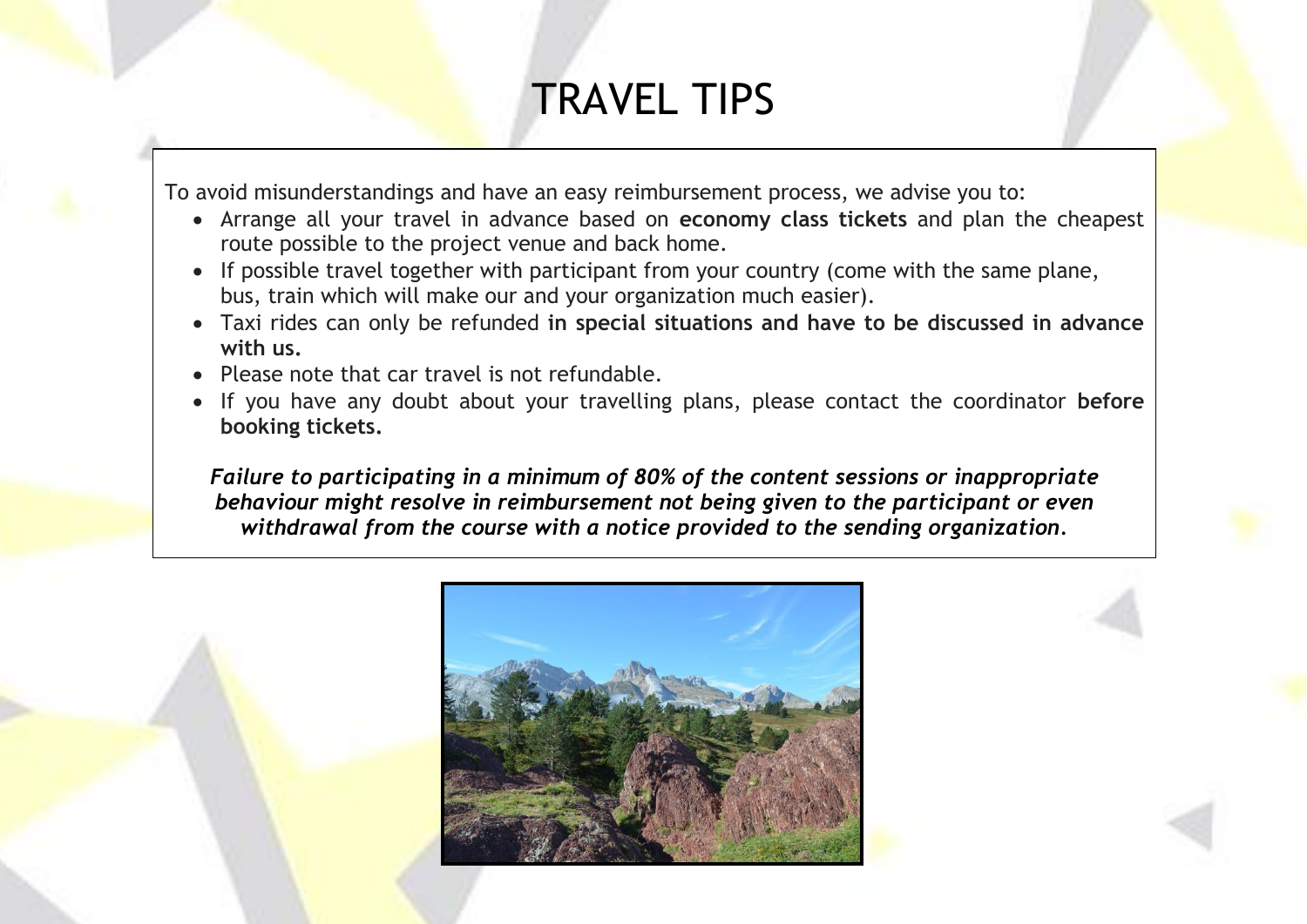## PRACTICALITIES

### **HEALTH INSURANCE**

It is mandatory to have a valid travel and medical insurance (**European Health Insurance Card**) during your travel. The host organization will not cover any personal health insurance for participants. Participants have to be aware that obtaining a health insurance in case of accident, serious illness (including permanent or temporary incapacity) and death (including repatriation) as well as the travel insurance (including damage or loss of luggage) **is their own responsibility. We strongly recommend it. Please ask your sending coordinator if you have any doubt.**

#### **INTERCULTURAL EVENING**

We'll have the opportunity to **discover one another's cultures and national delicacies d**uring multicultural night. For this, you can bring some **typical snacks or drinks from your country**.